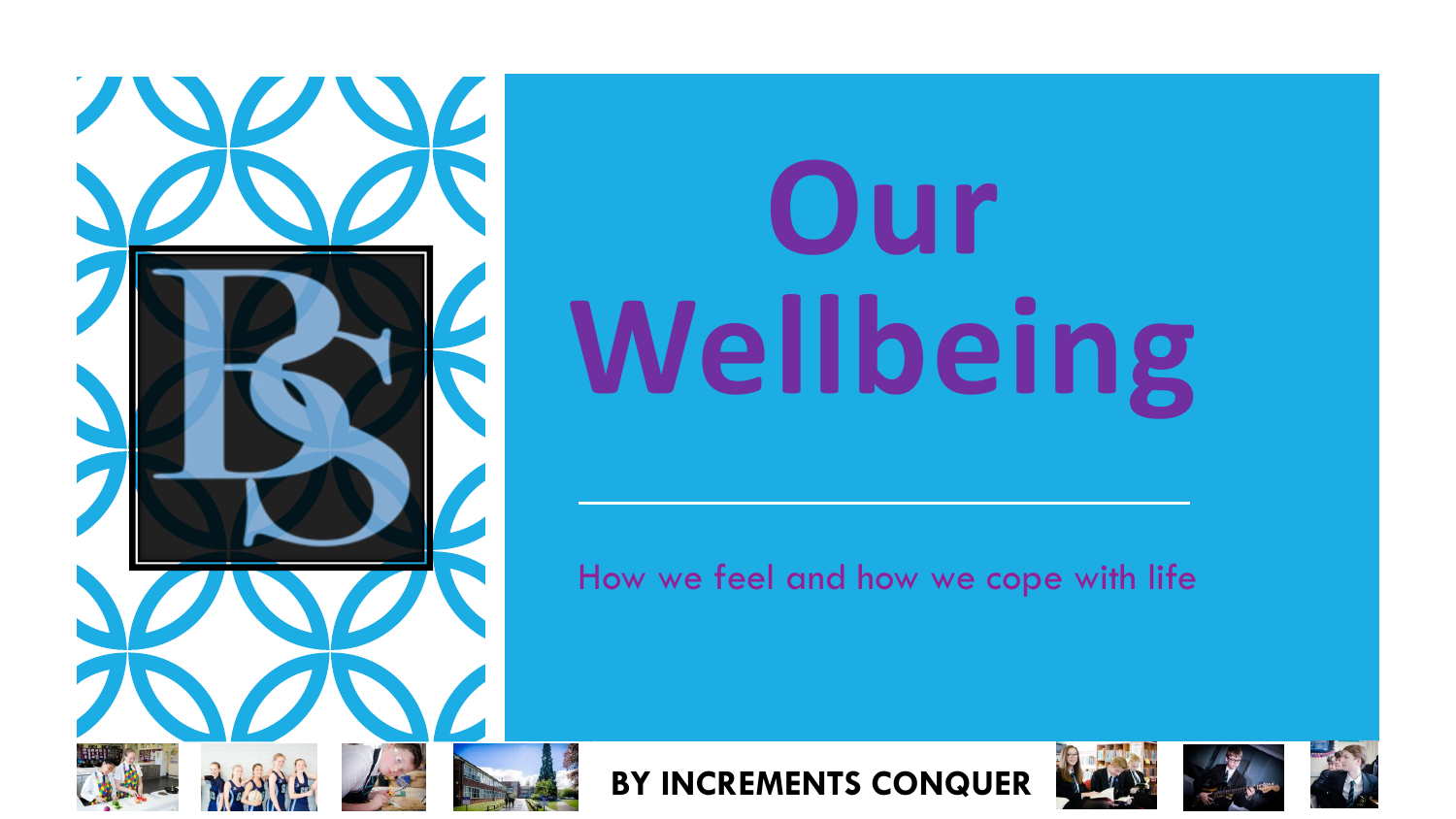#### **THINKING:**

Use the words from the word bank below to create a definition of what you think wellbeing is.

WHAT IS WELLBEING?

Dictionary definition: Wellbeing is feeling good and functioning well.

Add your definition here (it may well be better than the one above!)  $($ 



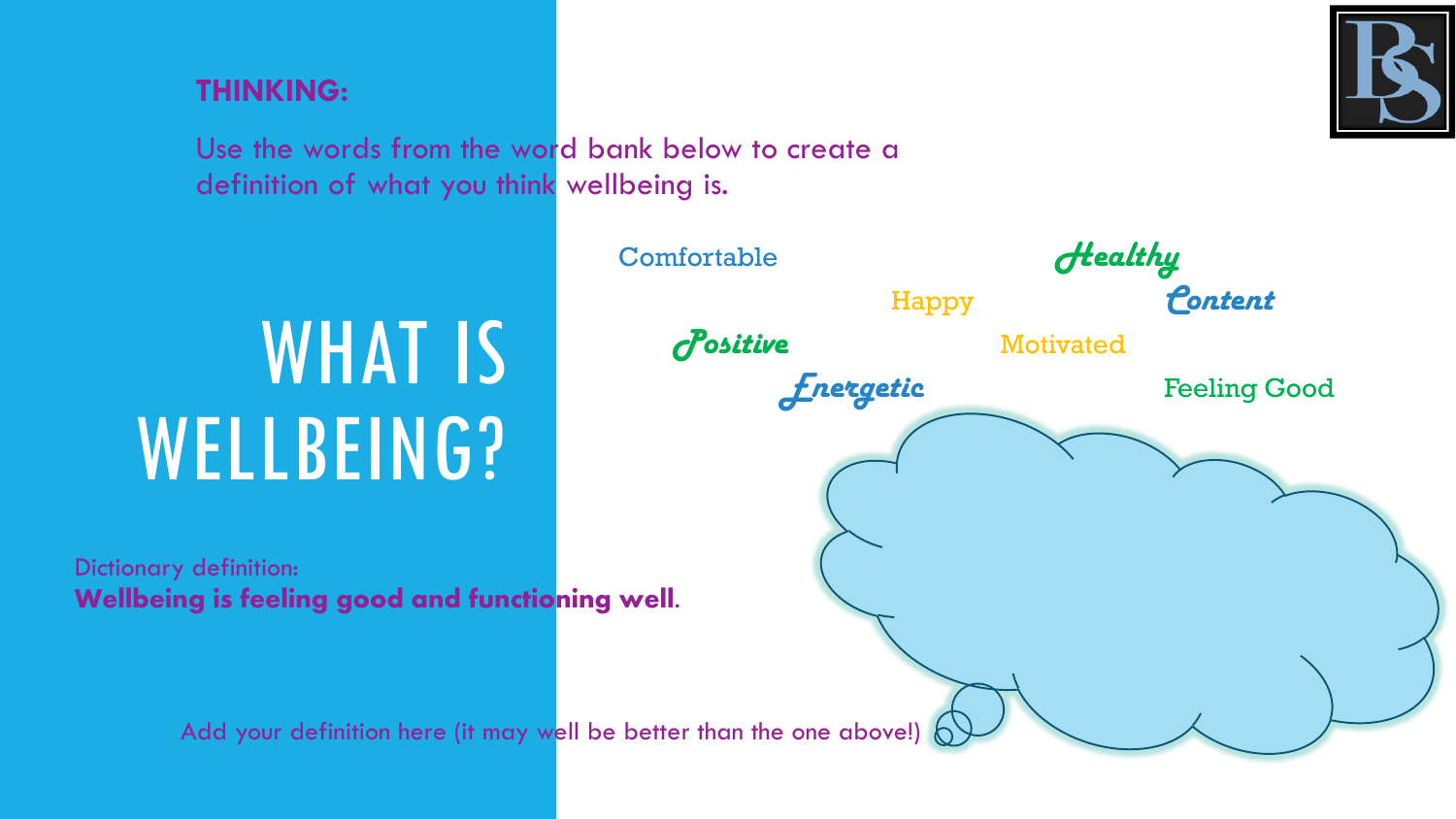# WHAT DOES

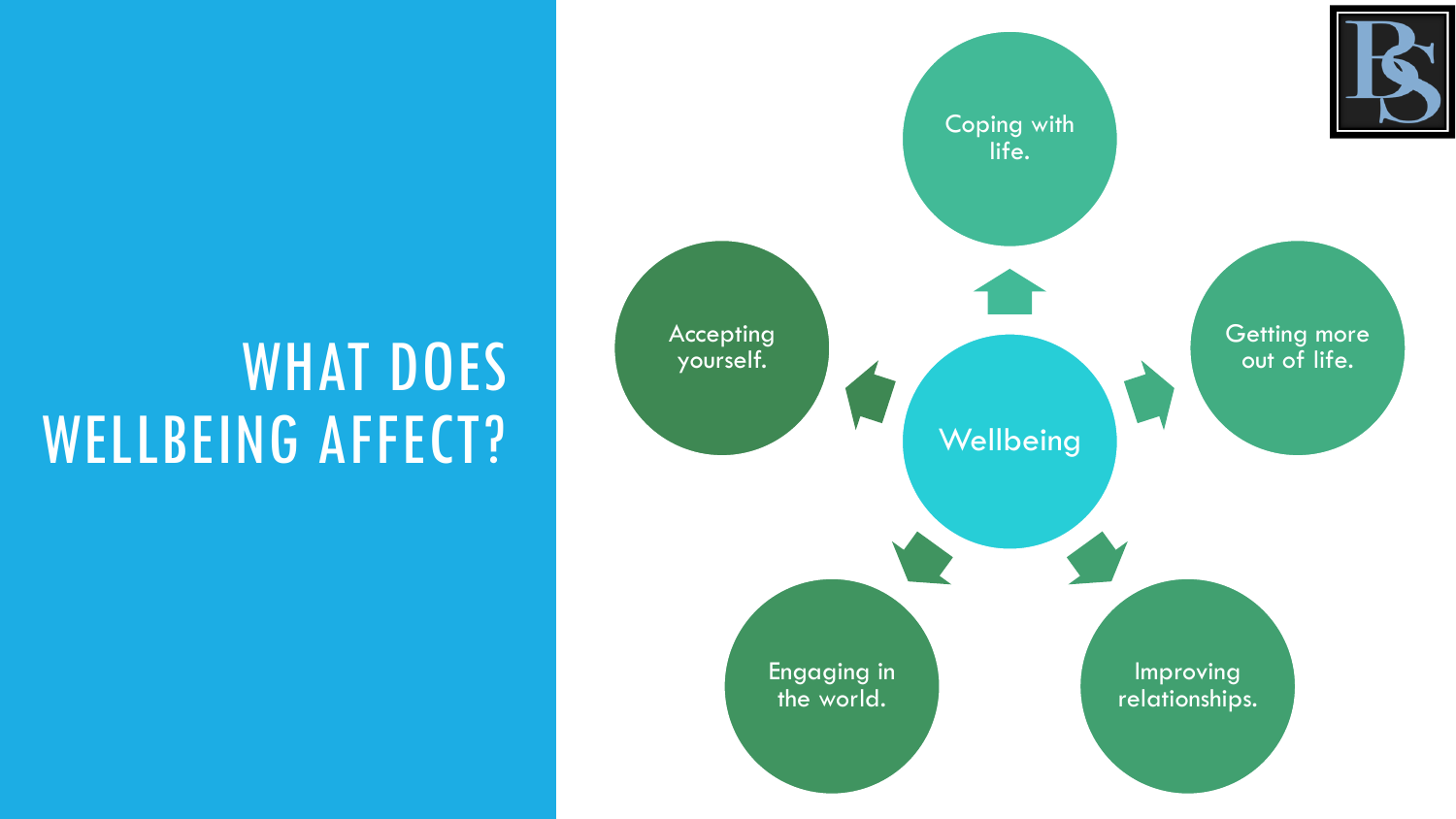- When things in life are going wrong, people:  $4$  feel low or stressed.
- $\frac{1}{2}$  look at life in a negative way.  $\cancel{4}$  don't feel good about themselves.
- $\sqrt{2}$  might feel tired or anxious

### CAN WE CHANGE OUR WELLBEING?



However, we can turn our feelings of negativity into positive thinking and improve our wellbeing especially at times when life presents us with challenges.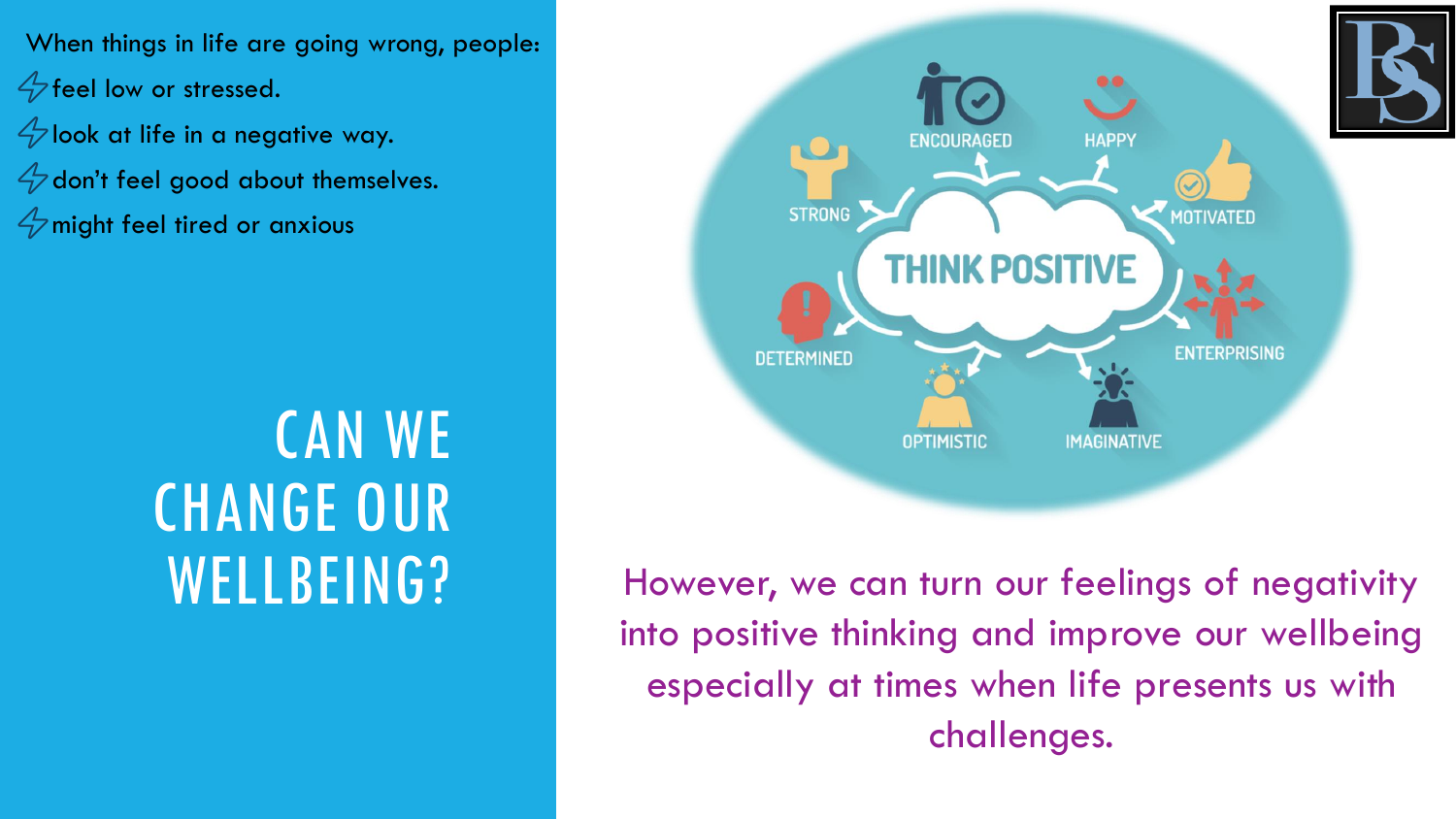

# 5 WAYS TO WELLBEING

#### **THINK** :

What do these 5 concepts mean to you?

When you have had time to think about this have a look at the following thinking, examples and activities…

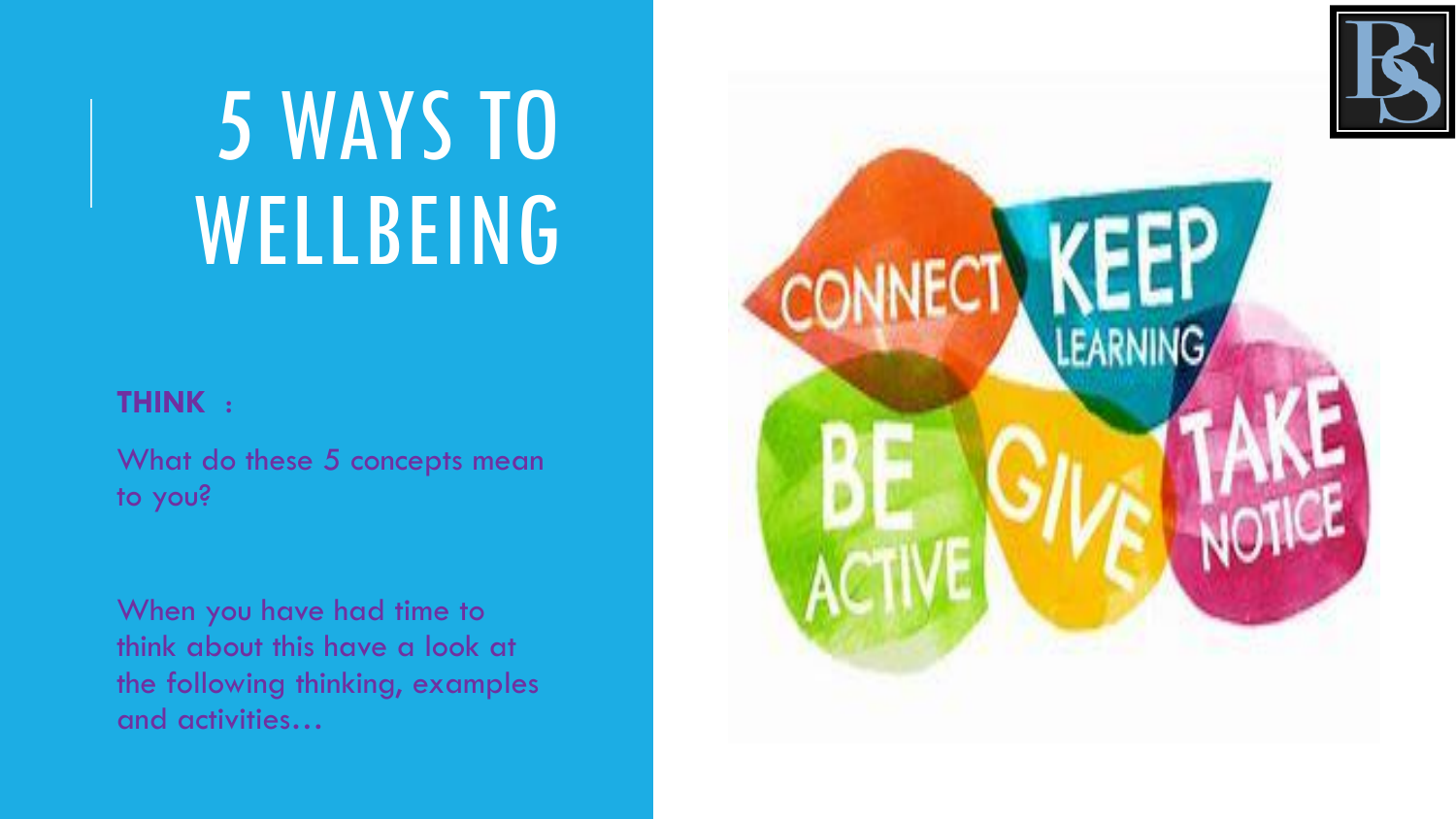## **1. CONNECT** *Connect with the people around*





*you:*

**People such as your family, friends and others in your community – at this time of social distancing you will need to be creative – use a suitable online platform (FaceTime, Skype etc), make a telephone call, write a letter or email**

Think of a member of your family or friend that you haven't connected with recently – make that effort and share your positivity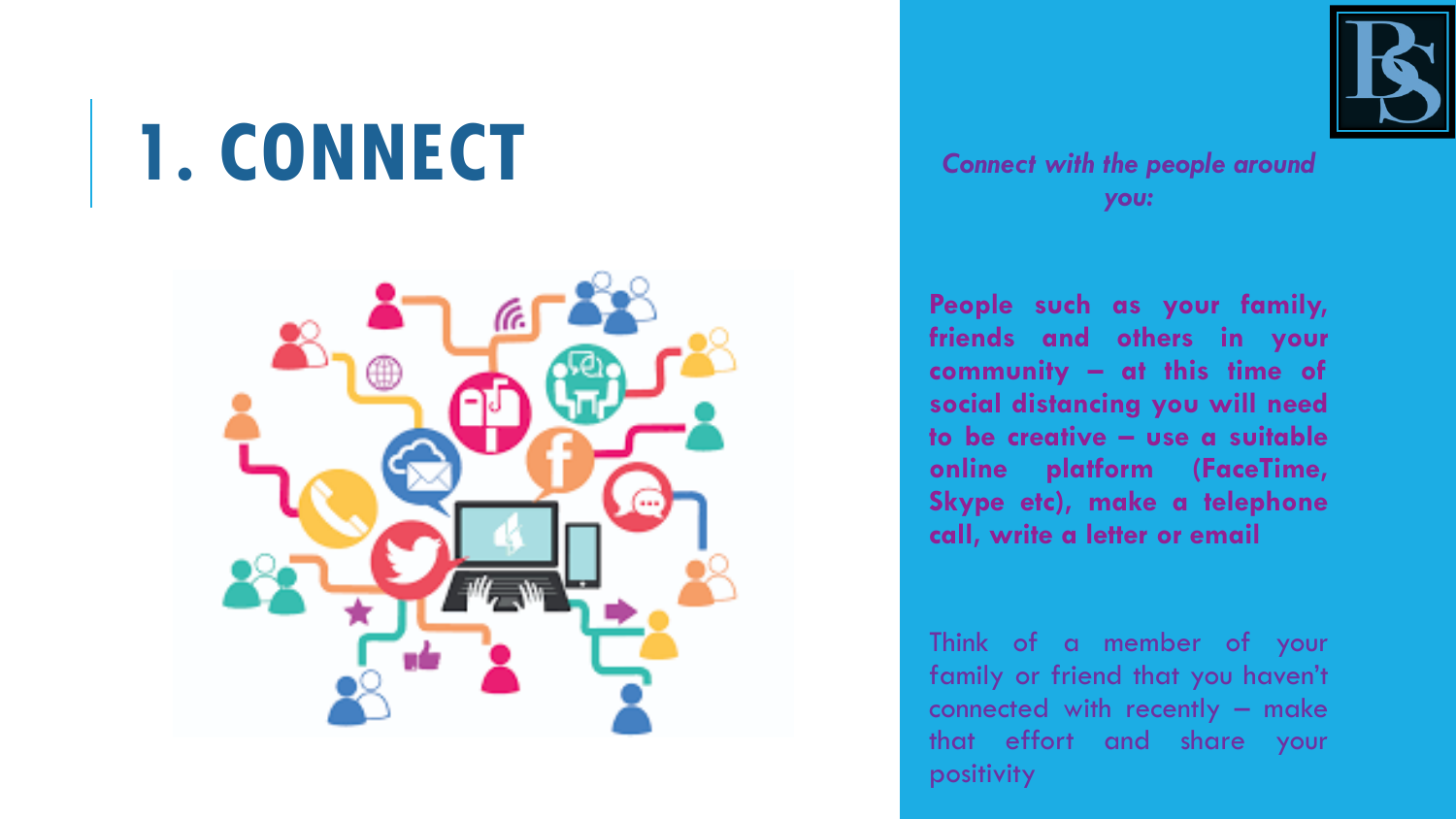

# **2. BE ACTIVE**

**POSITIVELY PLAN TO BE CREATIVE, DYNAMIC AND ACTIVE** 

#### Do more stuff !!

*How much time a day do you spend sitting down or in front of a screen (PC, tablet, smartphone)?*

How could you reduce this?

*Think about the benefits of taking up a new hobby or improving your skills in something you already enjoy doing (art, music, crafts, writing baking sport).* 

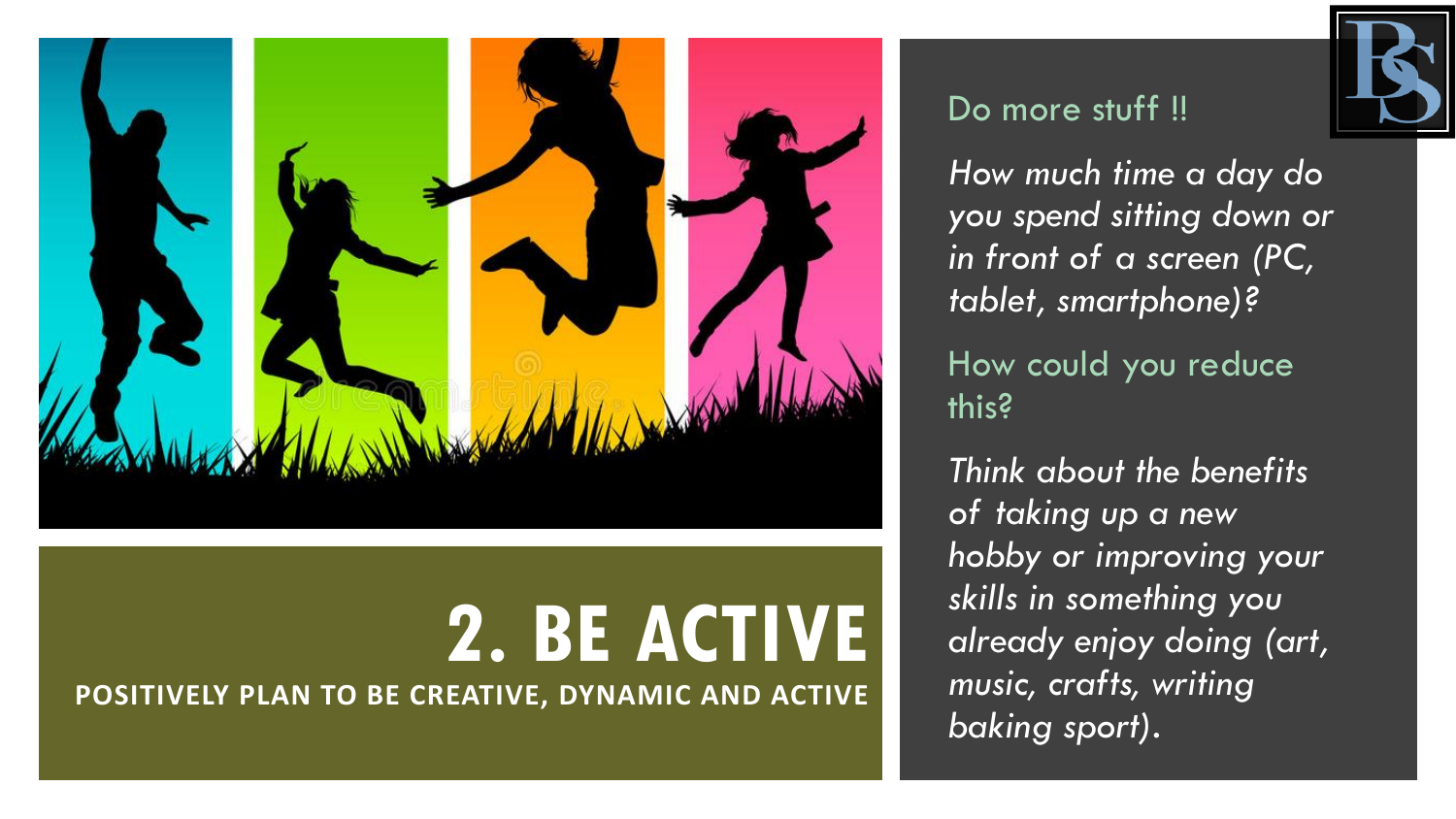### 3. KEEP LEARNING

Our brains are amazing!

We are constantly learning new things and don't ever get close to maximising what our brain is capable of.

Think of those things that you could improve on or learn for the first time and explain how it could contribute to your well-being.

It's really important to remember that not everything we learn in life is part of an academic subject - life is a kaleidoscope of learning and the more variety we have the better person we can be



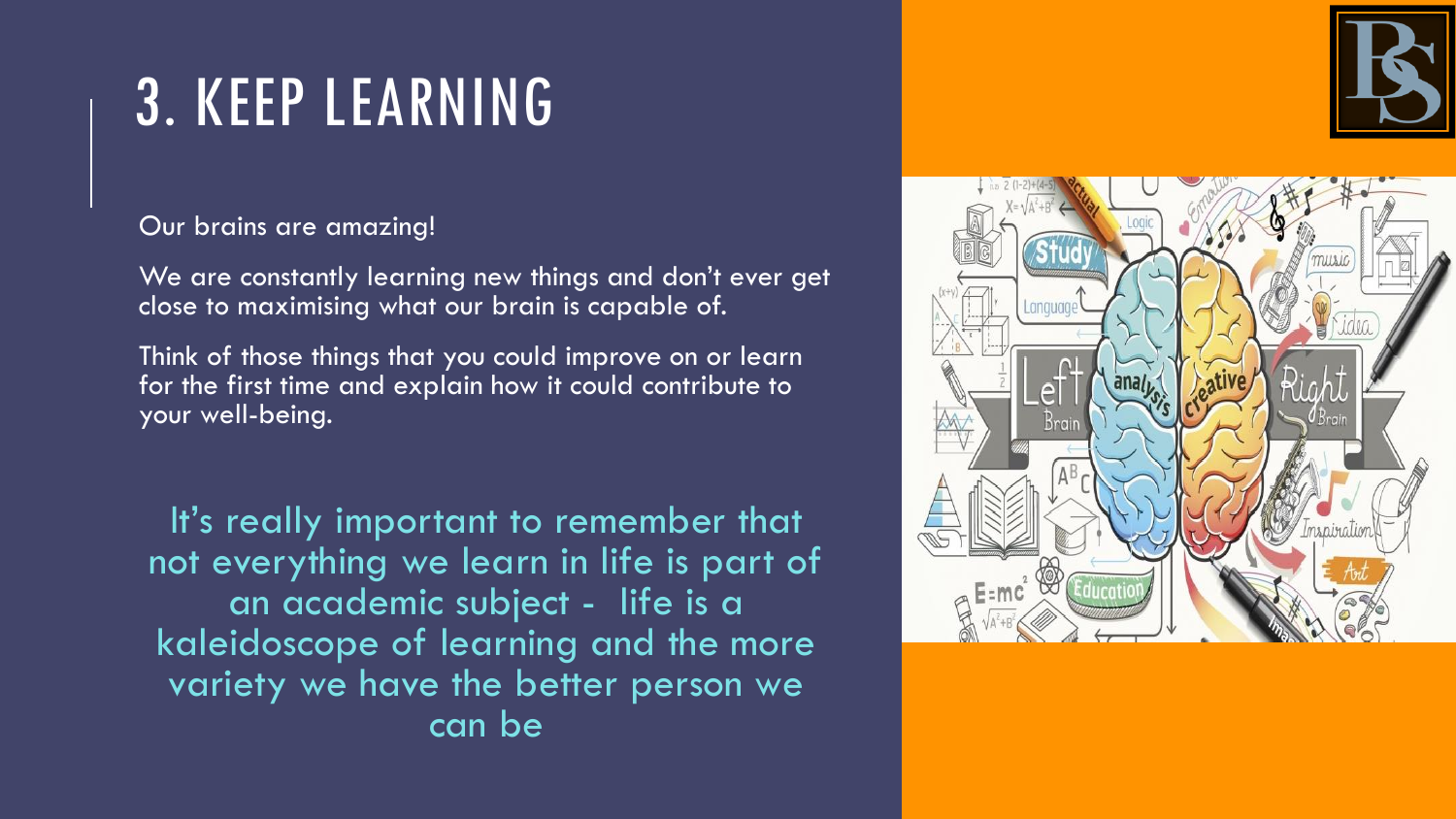**This isn't about money or materialistic things – this is about being thoughtful, empathetic, mindful and caring**

**What can we give to other people that would improve our well being and theirs?**

**Why not make a 'to do list' and aim to tick off something everyday**





## 4. GIVE TO OTHERS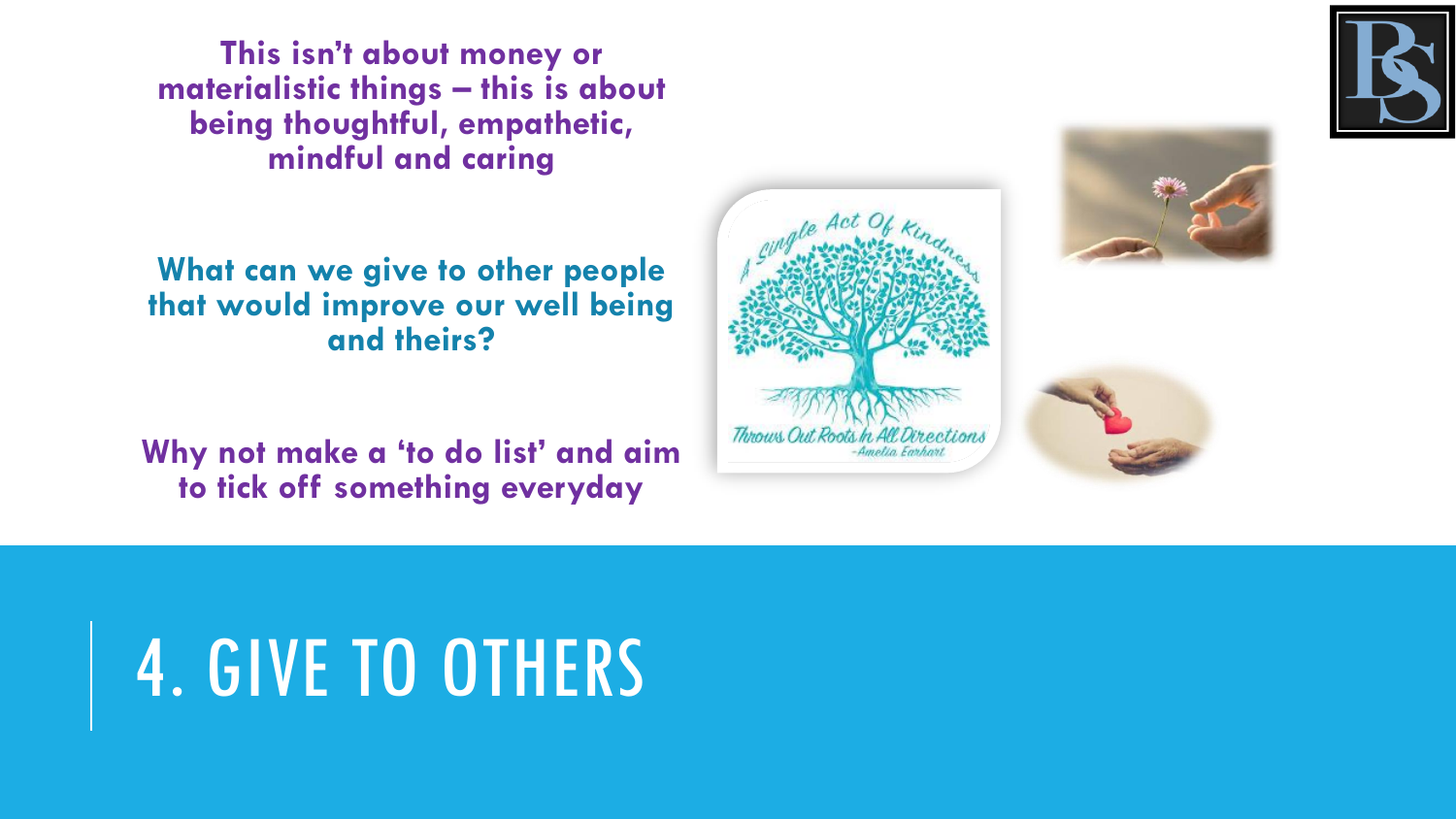

## 5. TAKE NOTICE



**Stop** Stop what you're doing.



#### **Take Notice**

Take notice of your surroundings and the people you share this moment with.



#### **Awareness**

A greater awareness of your surroundings and your present state can sometimes be called mindfulness.



#### **Mindful**

Being more mindful can positively change the way you feel about life and impact on how you approach challenges.